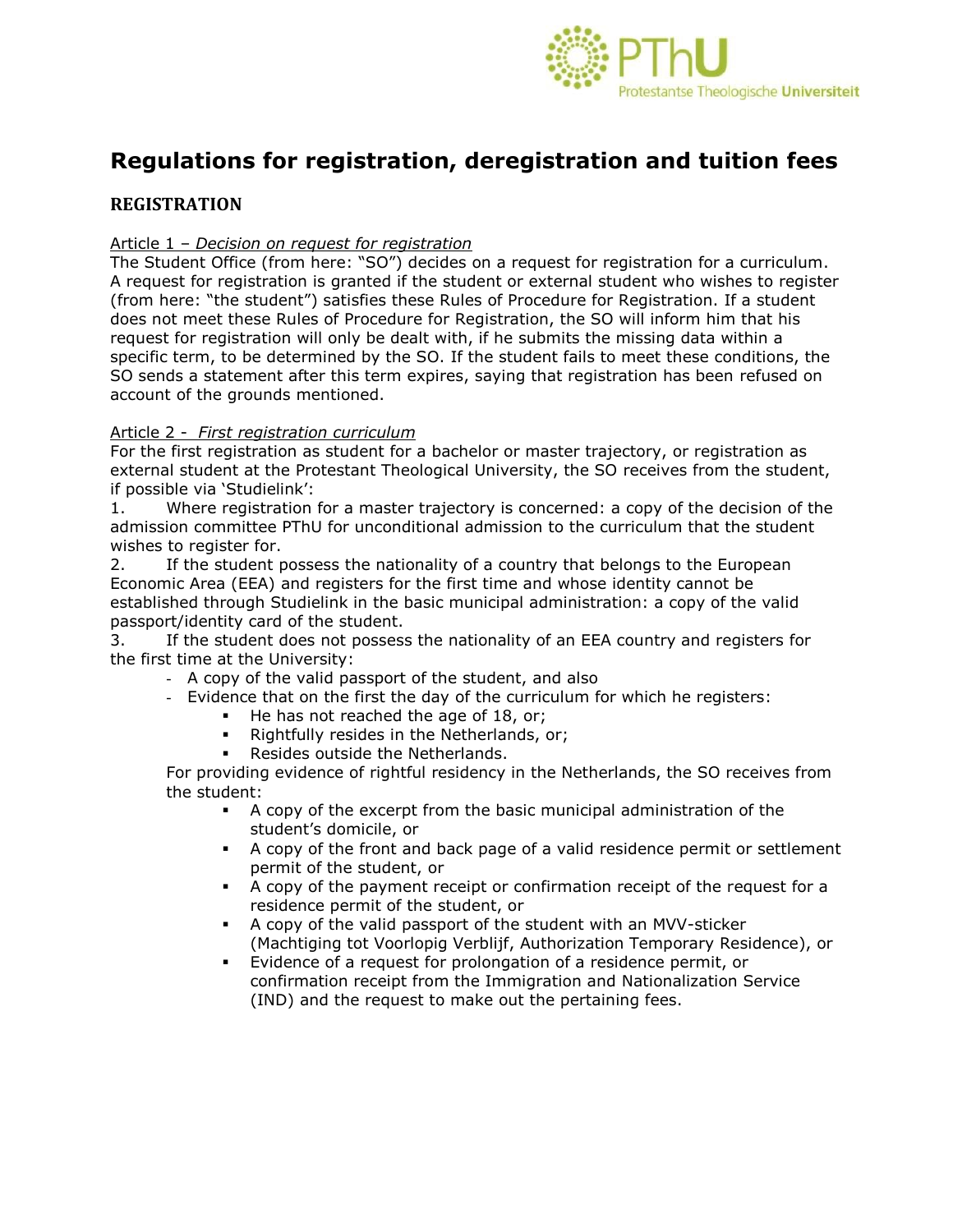4. An irrevocable authorization for the university to debit the tuition fees due, either in full or in six instalments, or an irrevocable authorization to debit examination fees due, or evidence that the tuition or examination fees due have been paid in a different manner, as stipulated by the SO. Non EEA-students who in any academic year register for the first time at the Protestant Theological University and for whom the Protestant Theological University vouches for their residence permit, must pay the required tuition fees by transferring the amount to the account indicated by the head of FEZ (Financial and Economic Matters) three months prior to the first date of registration at the latest, unless the internationalization officer states that the student will receive a grant. In that case the tuition fees will have to be made out in a way determined by the Head FEZ.

#### Article 3 – *Registration as external student*

- a. Registration as external student is only possible, if the Executive Board is of the opinion that type or benefit of the curriculum is not in contradistinction with it.
- b. Registration as external student is not possible for those who only need to write the bachelor or master thesis of the prescribed educational trajectory according to the Tuition and Examination Regulations so as to satisfy the requirements for the examination of the curriculum for which they wish to register.
- c. Registration as external student is not possible for those who only need to take the practical training and apprenticeship components of the prescribed educational trajectory according to the Tuition and Examination Regulations so as to satisfy the requirements for the examination of the curriculum for which they wish to register.

## Article 4 – *First registration bachelor curriculum*

SO also receives, where possible through Studielink, from the student who wishes to be registered for a bachelor curriculum for the first time:

- a. The request for registration;
- b. Evidence of sufficient previous education for the selected curriculum, or, if the student has received non-Dutch previous education that does not grant direct access on the basis of the European Treaty: a statement of sufficient previous education by the Examination Committee;
- c. If the student has not been registered before for the educational trajectory of the PThU and wishes to register for a higher year of the curriculum: an admission statement from the examination committee of the location where the curriculum is offered;
- d. If the student does not meet particular or additional demands with respect to previous education for the curriculum for which he wishes to register, a sufficiency statement, issued by the examination committee, showing that the student meets comparable demands in terms of content.

#### Article 5 – *First registration master curriculum*

a. Registration for the master curriculum is only possible when the final decision for admission granted to the student by the admission committee for the curriculum to which the request for registration refers, has been recorded in OSIRIS;

b. If this concerns a first registration for a master trajectory, other than on the basis of a bachelor diploma of the PThU, SO receives a request for registration from the person who wishes to register.

c. If this concerns a first registration for a master trajectory on the basis of a bachelor diploma of the PThU, SO receives a request for registration from the person who wishes to register.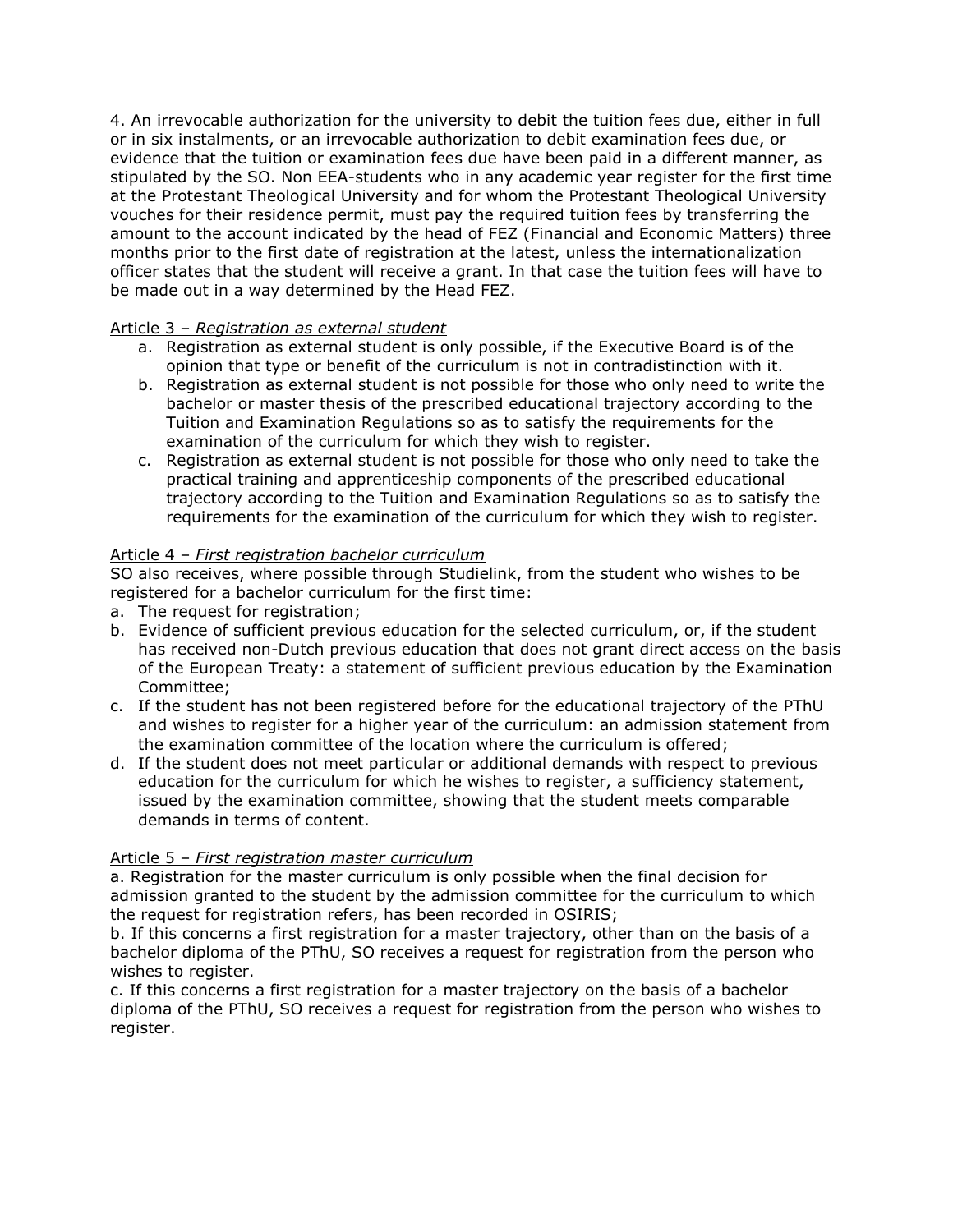#### Article 6 – *Re-registration curriculum*

For the re-registration of a curriculum SO receives through Studielink the following details from the student:

- a. The request for re-registration;
- b. An irrevocable authorization for the university to debit the tuition fees due, either in full or in six instalments, or in special cases, evidence that the tuition fees due have been paid in a different manner, as stipulated by the SO.

#### **STARTING AND END DATES REGISTRATION**

#### Article 7 – *starting date registration*

- a. Registration is effectuated from 1 September if the request for registration and the other information on the basis of these Rules of Procedure have been received by SO before 1 September.
- b. The starting date is always the first day of a month. Registration with retroactive effect is not possible, unless registration has been delayed by circumstances for which the Protestant Theological University is to blame.

#### Article 8 - *End date registration*

- a. Registration is terminated through Studielink and by request of the person who has registered for a curriculum, starting the following month.
- b. If the person who has been registered for a curriculum has not paid his legal tuition fee, the institutional tuition fee or examination fee after having been given formal notice, the Executive Board may terminate the registration, starting the second month following the formal notice.
- c. If a person who has registered for a curriculum engages in serious fraud, the Executive Board may terminate the registration for the curriculum on proposal of the examination committee, starting the month following the decision of the Executive Board to terminate registration.
- d. If a person who has registered for a curriculum does not respect the foundation and objectives of the university, the Executive Board may terminate the registration starting the month following the decision of the Executive Board to terminate.
- e. If there is well-founded fear that the person who has registered for a curriculum will abuse this registration and the rights connected with it by seriously undermining the university's particular nature, or if it has been established that the person who has registered has abused this registration and the rights connected with it, the Executive Board may terminate the registration of the curriculum starting the month following the decision of the Executive Board to terminate registration.
- f. If a person who has registered for a curriculum displays in his conduct or utterances signs of being unsuitable for the practice of one or more professions for which the curriculum prepares him, or for the practical preparation of professional practice, the Executive Board may terminate the registration of the curriculum starting the month following the decision of the Executive Board to terminate registration.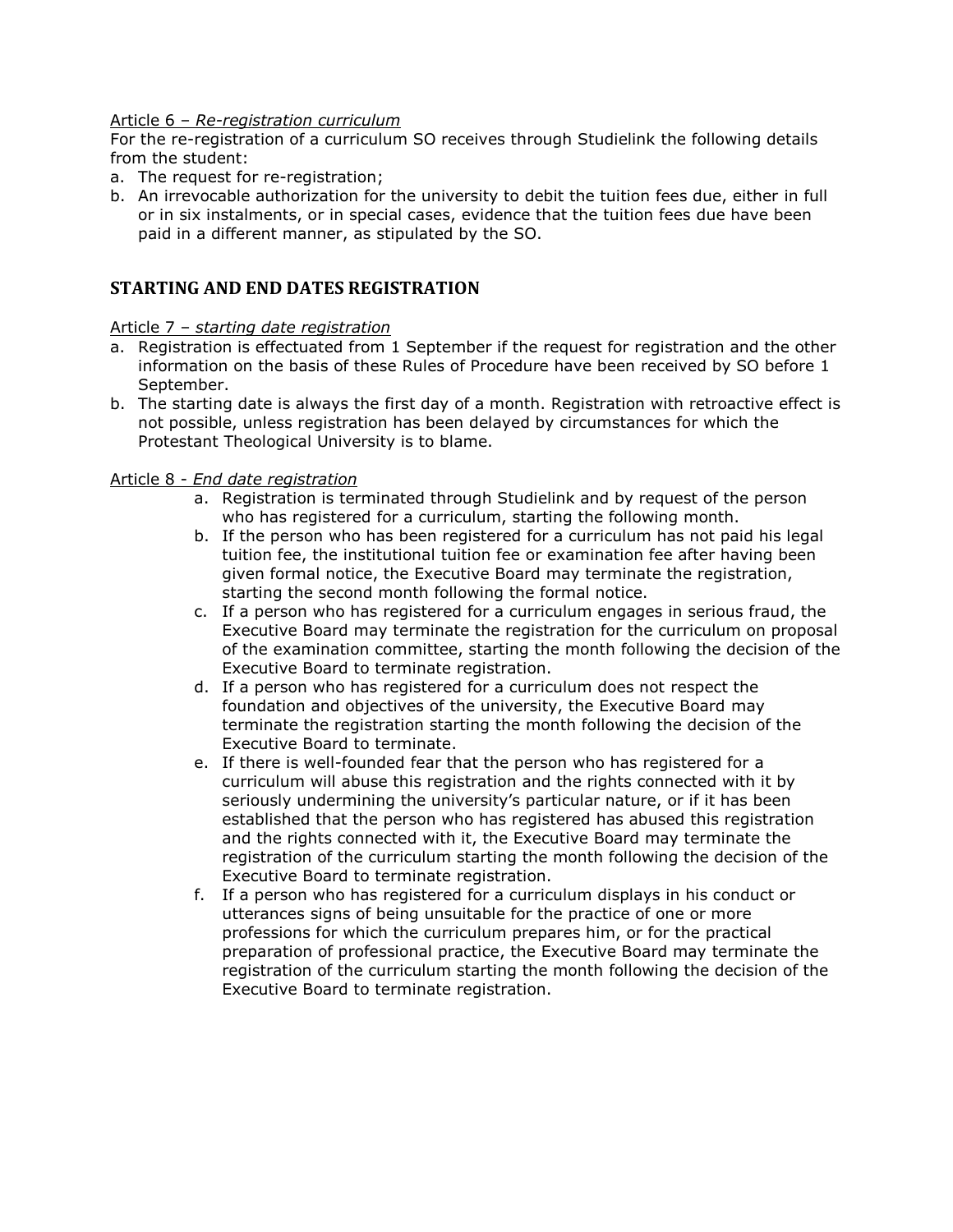g. If a person who has registered for a curriculum violates the Executive Board's regulations and measures in relation to the proper course of events in the buildings or grounds of the university and has caused serious inconvenience within the buildings and grounds of the institution and has failed to cease causing inconvenience after admonition of or on behalf of the institution's management, the Executive Board may terminate the registration of the curriculum starting the month following the decision of the Executive Board to terminate registration.

#### Article 9 – *Consequences of failure to pay tuition fees or examination fees (on time)*

a. If for the payment of tuition fees or examination fees an authorization for collection has been given and the entire amount, or in the case of a financial arrangement an instalment, cannot be collected, the Head of FEZ determines in case of late payment a term within which the amount due needs to be paid.

b. If the entire amount or an instalment of the tuition fees or examination fees cannot be collected, the student is denied access to the university's (ICT) facilities after having been informed of this.

c. If the entire amount of the tuition fees or examination fees cannot be collected and the (external) student fails to pay the amount due after admonition in some other manner, the tuition fees or examination fees will be collected by a debt collecting agency.

d. If an instalment cannot be collected in case of a financial arrangement in accordance with Article 2 sub 4 or Article 6, sub b, and the student has failed to pay the amount due after admonition in some other manner, the remaining sum of the tuition fees are payable at once. The remaining sum will be collected by a debt collecting agency.

e. Debt collecting expenses are payable by the student.

f. Any payment will be considered as satisfying the longest standing claim of the tuition fees. g. If the remaining sum of the tuition fees cannot be collected by the debt collecting agency, the Executive Board may decide to terminate the registration of the curriculum for which the tuition fee was due, in accordance with Article 8, sub b.

h. If during an academic year one or more instalments have not been paid on time, the Executive Board may decide that tuition fees in the next academic year may not be paid in instalments.

i. If by the end of the academic year (31 August) the tuition fees in whole or in part have not been paid, the student will not be registered for the next academic year until the remaining sum has been paid and the tuition fees for the next academic year for which the student wishes to register have been paid in full at once.

j. If part of the tuition fees have not been paid, the student will not be given a certificate of having passed an examination.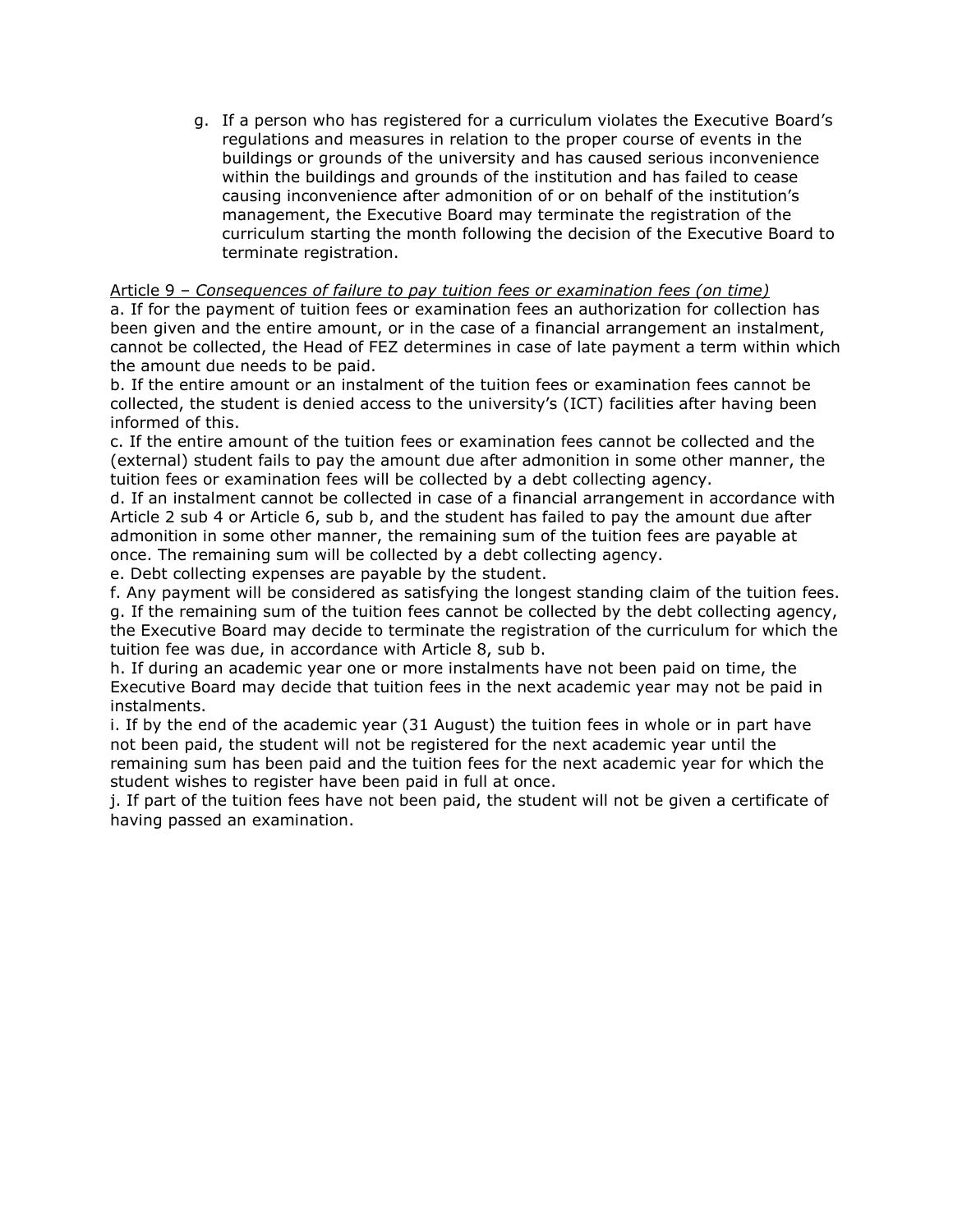## **TUITION FEES AND EXAMINATION FEES**

The person who registers for a curriculum at the PThU as a student either pays legal tuition fees or institutional tuition fees. The person who registers as external student at the PThU pays the examination fees.

#### Article 10 – *Legal tuition fees*

- 1. The legal tuition fee is due by a student who satisfies the requirements of Article 7.45a, Act on Higher Education and Academic Research (WHW) who:
- based on the data of the basic education register for registration of a bachelor educational programme has not obtained a bachelor degree before since September 1991, or has not obtained a master degree before for registration of a master educational programme
- possesses the Dutch nationality,
- does not possess the Dutch nationality, but is equated with a Dutch national with a view to financing studies on the basis of a treaty or a decision of an organization of international law, or
- does not possess the Dutch nationality, but resides in the Netherlands and belongs to a group of persons who are equated with Dutch nationals with a view to study grants, by a general governmental measure.
- 2. If a student as intended sub 1, 2 or 3 takes part in more than one curriculum and finishes the curriculum for which he registered first successfully, this student owes the legal tuition fee for the remaining part of the year. The amount due will be calculated proportionally in terms of the remaining months of the academic year in question.
- 3. If the student as intended sub 2 at the end of the remaining part of the academic year continues the same curriculum at the university without interruption, he owes the legal tuition fee for the remaining duration of this curriculum.

## Article 11 – *Institutional tuition fees*

Students who do not satisfy the conditions mentioned in Article 7.45a WHW, owe institutional tuition fees. The height of these fees is annually determined by the Executive Board and amounts minimally to the amount of the legal tuition fees.

#### Article 12 – *Examination fees*

An external student owes examination fees for each academic year for which he has been registered at the PThU by the Executive Board. The height of the amount is annually determined by the Executive Board.

#### Article 13 – *Method of payment tuition fees or examination fees*

a. The tuition fees are paid by the student as follows:

- Payment in full, or
- Payment on the basis of an authorization to the university to debit the tuition fees in one or six instalments, including administrative costs for payment in six instalments, the amount of which is to be determined by the Executive Board in accordance with Article 7.47, sub b WHW.
- b. The examination fees are paid by or on behalf of the student in full.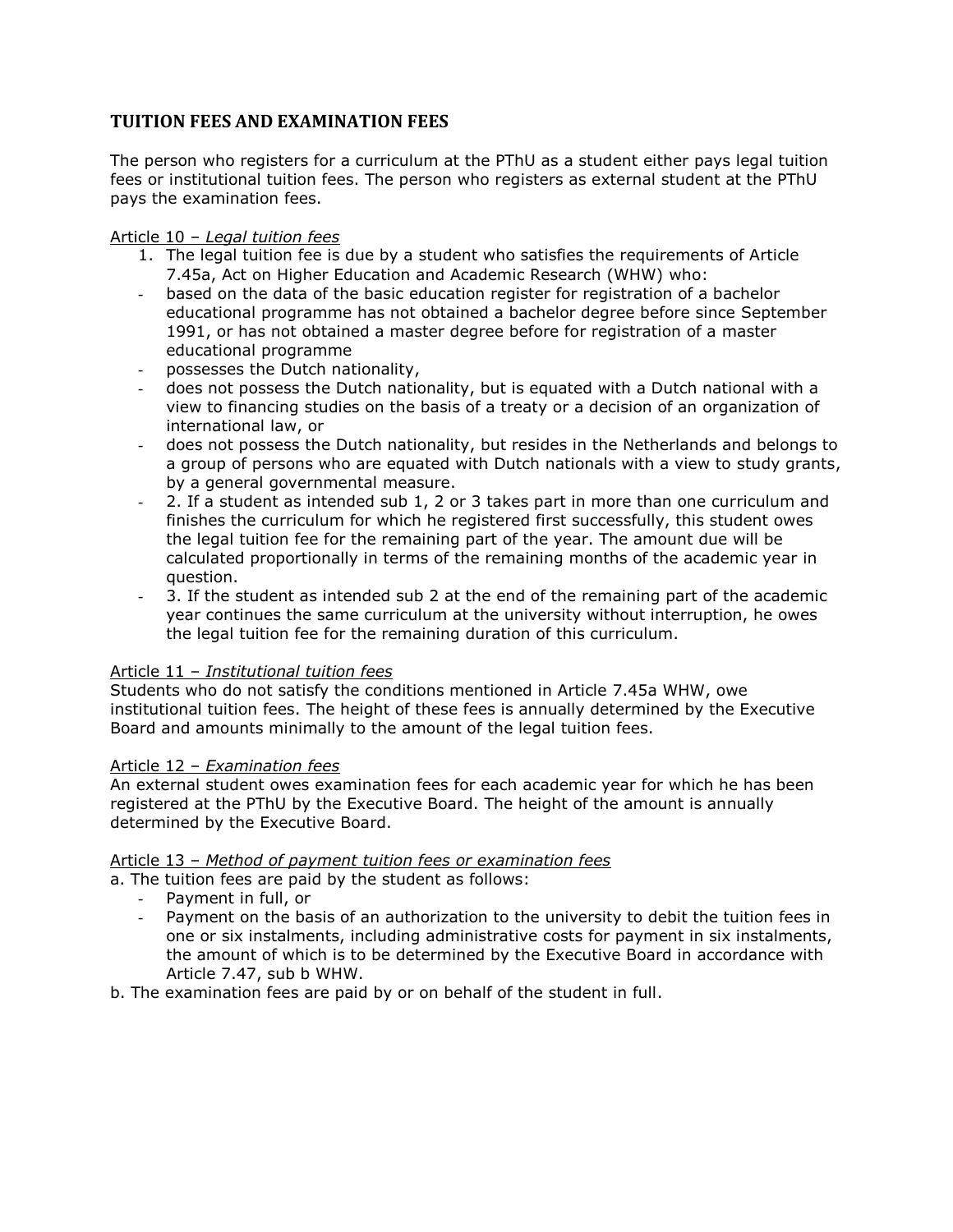#### Article 14 – *Reduction or exemption of legal tuition fees*

#### **1. Tuition fees for EEA-students, students from Surinam and non-EEA students who are eligible for study grants or a UAF-allowance**

In the individual determination of tuition fees SO applies reduction or exemption of tuition fees for EEA-students, students from Surinam and non-EEA students who are eligible for study grants or a UAF-allowance:

- a. The student has registered for another curriculum at the PThU for the same period: the student is exempted from paying tuition fees, unless the amount paid or due for the first registration is lower than the legal tuition fee. In that case the difference is due;
- b. The student has registered for another curriculum for the same period at an institution of higher education for which the *legal* tuition fee is due: the student is exempted from paying legal tuition fees, unless the amount paid or due for the first registration is lower than the legal tuition fee. In that case the difference is due;
- c. The student owes institutional tuition fees, equalling legal tuition fees, starting on the date of re-registration for a curriculum, for which he had been exempted from paying the legal tuition fees as determined under c, after obtaining the degree for which the curriculum of the other institution for higher education prepared.
- d. The student owes institutional tuition fees, equalling legal tuition fees, starting on the date of re-registration for a curriculum, for which until this date legal tuition fees were due, and on the basis of which he had been exempted from paying tuition fees for a curriculum at another institution for higher education to that institution, after obtaining a degree for which the curriculum of the other institution of higher education prepared.

#### **2. Tuition fees for non-EEA students (who do not possess the Surinam nationality and do not qualify for a study grant or UAF-allowance)**

With respect to the individual establishment of tuition fees for non-EEA-students (who do nog possess the Surinam nationality and do not qualify for a study grant or a UAFallowance) the SO applies a reduction or exemption of tuition fees in the following cases:

a. The student has registered for another curriculum of the PThU for the same period: the student is exempted from paying tuition fees, unless the amount paid or to be paid for the first registration is lower than the institutional tuition fees. In that case the difference is due;

No reduction or exemption is given in case the student has registered for a curriculum of another institution of higher education for the same period and has paid tuition fees there.

Article 15 – *Change in circumstances registered student after date of registration* a. If it appears from the basic education register after the registration date but at the latest on 1 March that a registered student, who was under the obligation to pay legal tuition fees

when he registered, has obtained a degree in the period prior to the date of registration, on the basis of which the obligation arose to pay institutional tuition fees retroactively, the student has the obligation to pay institutional tuition fees starting from the month as evidenced from CRIHO, for the remaining months of the academic year. The difference between the institutional fees, proportionally with the number of months that the student has been registered and the legal tuition fees paid, proportionally with the

number of months that the student has been registered, is payable by the student.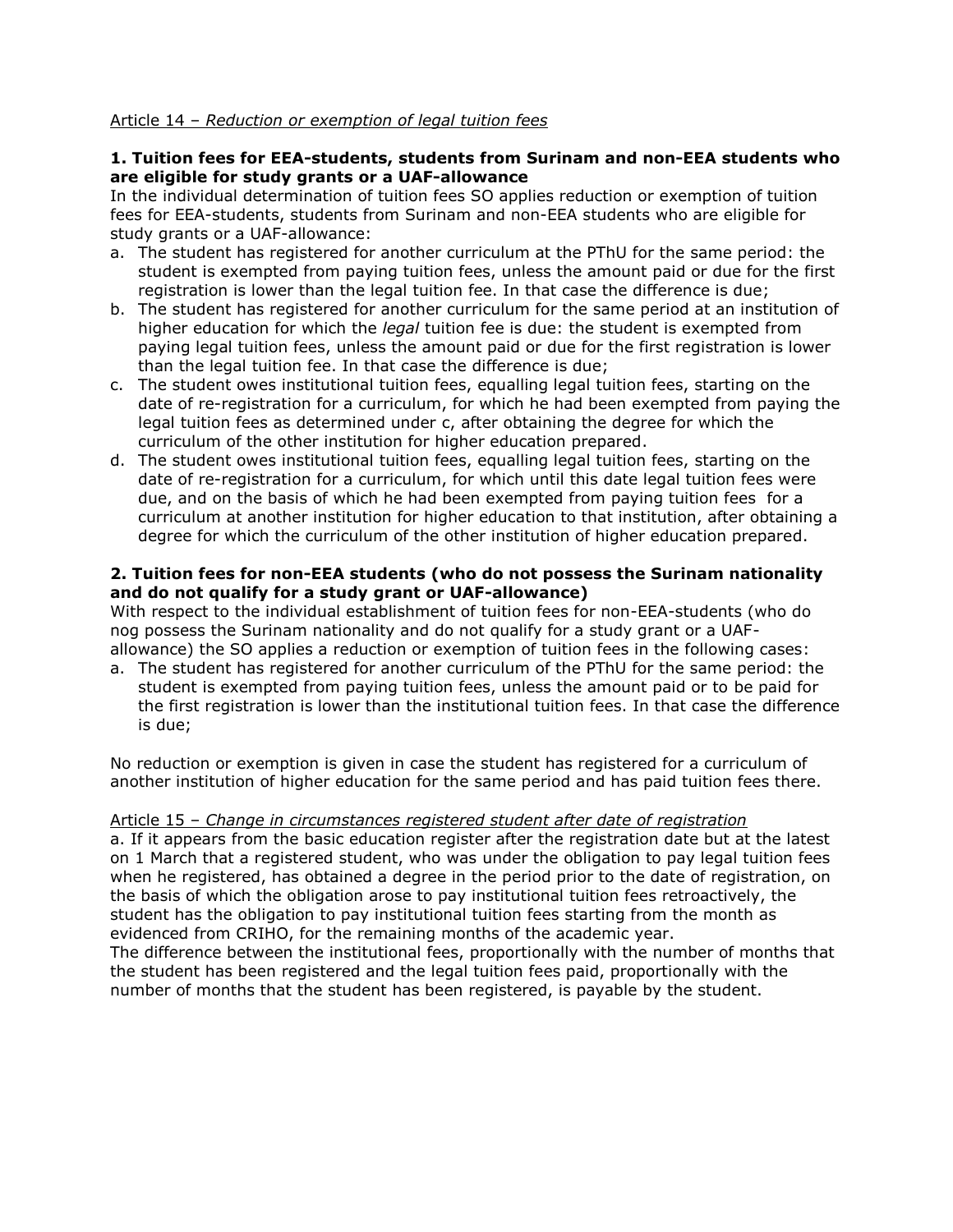b. If the student, who did not satisfy the criteria imposed by the law for the obligation to pay legal tuition fees, and on the basis of this is obliged to pay institutional tuition fees, satisfies the criteria established by law for the obligation to pay legal tuition fees at any moment in time during the academic year, the student may request the Executive Board to change the obligation to pay institutional tuition fees to the obligation to pay legal tuition fees, proportional with the remaining months of the academic year. Institutional tuition fees that have been paid per the date when the obligation for payment of legal tuition fees has come into effect, will be reimbursed if this amounts to more than the legal tuition fees.

#### Article 16 – *collection of tuition fees and examination fees*

a. The tuition fees are paid by an irrevocable authorization to the university to collect the tuition fees due in full or in instalments. For collection in instalments the first instalment is charged with additional administration costs to be determined by the Executive Board in accordance with Article 7.47, sub b WHW.

b. The authorization as intended under a is granted for the authorization amount valid at the moment of registration. If the height of the tuition fees due changes after the date of registration as a result of changes in one of the circumstances as intended in Article 15, or as a result of changes in legislation or regulations, the authorization intended under a will be considered to have been granted for the amount that corresponds with the newly established tuition fees after the changes in circumstances or in legislation or in regulations have come into effect. The authorization amount will only be adapted after the student has been informed via email.

b. The examination fees are paid by an irrevocable authorization to the university for collection of the examination fees due in full.

c. The Head FEZ may determine that tuition fees should be made out to the account indicated by FEZ.

d. Non-EEA students who in any academic year register for the first time at the Protestant Theological University and for who the Protestant Theological University vouches for their residence permit, should pay the required tuition fees by making it out in full to an account indicated by the Head FEZ three months before the date of first registration, unless the internationalization officer declares that the student will receive a grant. In that case the tuition fees will have to be paid in a way to be determined by the Head FEZ.

#### Article 17 – *Reimbursement tuition fees*

a. In case registration has been terminated during the academic year, in conformity with these regulations one-twelfth of the paid legal or institutional tuition fees will be reimbursed for each remaining month of the academic year, unless this student is also registered for one or more curricula. If the student deregisters per 1 July, he is not entitled to reimbursement of two times one-twelfth part of the remaining legal tuition fees for the months of July and August.

b. In case of a second registration with another institution of higher education next to the one at the PThU, reimbursement of part of the tuition fees paid for students who are obliged to pay legal tuition fees will only be paid if they hand in their 'statement of tuition fees paid' (in relation to the second registration), or evidence is produced of deregistration to SO. The 'statement tuition fees paid' needs to have been received by SO before 1 September of the year for which the student wishes to register at the PThU.

c. In case of demise of the (external) student, after receipt of the death notice by the Executive Board, the Head FEZ will reimburse one-twelfth of the tuition fees or examination fees paid for each remaining month of the academic year, to the account originally debited. d. In case the registration of an external student terminates during the academic year other than by death, there will be no reimbursement of tuition fees paid.